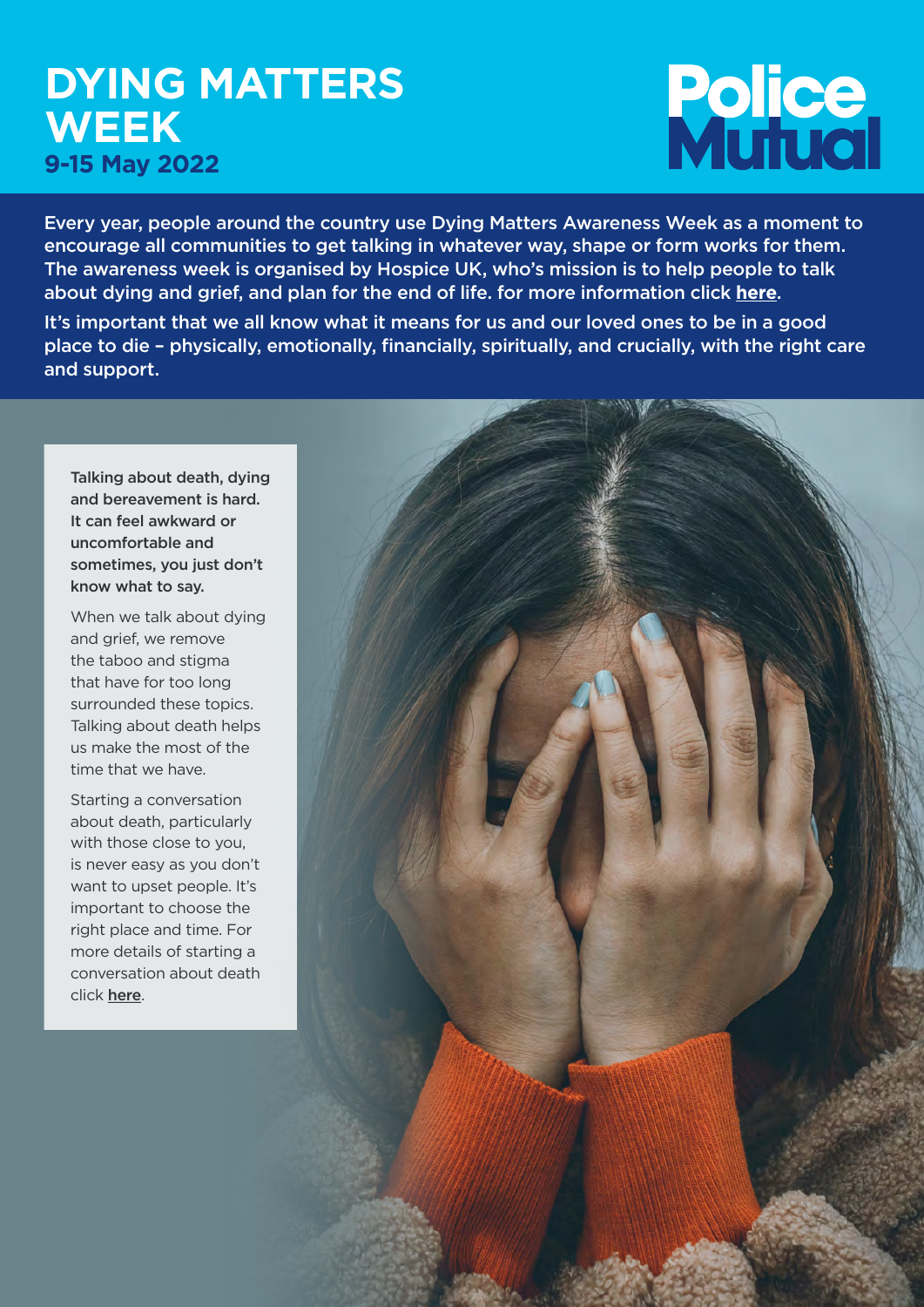# Things to do before you die

None of us want to think about getting ill and dying. But having a plan makes it easier for you and your loved ones when you are dying. Thinking about things in advance, can make our last days easier for us and the time after our death easier for our families and friends. Here are some of the things to think about:

Make or update your Will - if you don't already have one, write a Will, if you have already got one, then make sure it's up to date. Without a Will, the Government decides how your estate should be distributed, with no regard for your wishes. A Will ensures your Estate goes to the people you want it to. For more details on writing a Will click [here](http://www.moneyhelper.org.uk/en/family-and-care/death-and-bereavement).

Plan your funeral - funerals are expensive, making a plan to pay for your funeral will mean your family won't have to find several thousand pounds at a difficult time. There are lots of different funeral options available, and you can leave written wishes about your funeral and what should happen to your body with those you care about, or in a Will.

Organ donation – decide if you want to be an organ donor and make sure your family knows your decision. Register your decision with the organ donation register where you live. Organ donation register in:

- [England](https://www.organdonation.nhs.uk/)
- [Scotland](https://www.organdonation.scot/)
- [Wales](https://gov.wales/organ-donation-guide)
- [Northern Ireland](https://www.organdonationni.info/)

Plan your future care - we don't know how we will cope physically or mentally when we get older. So, it's a good idea to talk to your family and your GP about the sort of care you'd like if you become dependent, seriously ill and towards the end of your life. You may also want to think about how long you want doctors to treat you and where you'd like to die.

Create a 'When I'm gone' document - pull together all your personal and financial information into a simple document to help your loved ones when you're gone. It should include details of your Will, life assurance and your funeral wishes. Ensure your family are aware of where this document is stored.

Set up Powers of Attorney (POA) - if you don't have a POA in place and you lose the ability to make your own decisions, your family or friends would need to go to court to get authority to make decisions on your behalf. This can be a costly, complicated and time consuming process. Having a POA in place would help your relatives immensely at a difficult time. There are difference types of POA in the various parts of the UK.

Caring for your dependents – if you have children under 18 it's important to decide on guardians, people who would look after them if you and your partner were no longer around. Think about who you would want for this role and ask them if they'd be happy to do so. Then appoint them as guardians in your Will. You may also have elderly parents that you need to put care measures in place for. If you have pets, you may need to think about their care after you've gone.

Manage your digital legacy - given how much of our lives is on the internet now, it pays to take some time to understand the end of life policies and processes available for each of the digital sites or assets we use or own. visit [The Digital](https://digitallegacyassociation.org/)  **[Legacy Association](https://digitallegacyassociation.org/)** for more details.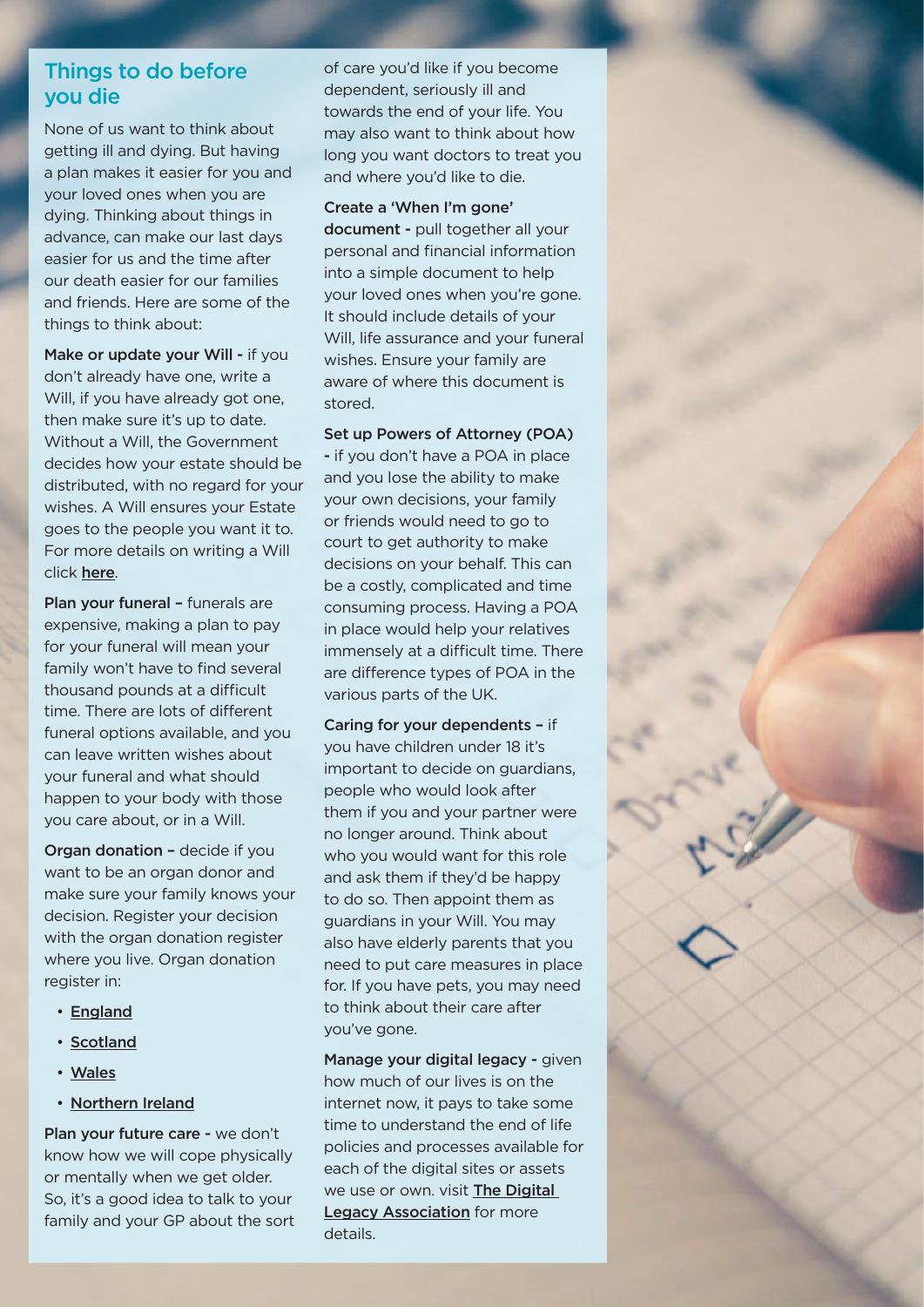

# What to say when someone is grieving

It is normal to feel worried about saying the wrong thing to the bereaved, but it is more important that you say something rather than finding the perfect words. You may find the tips below useful:

- It is important to acknowledge their loss and offer your condolences, saying how sorry you are that their friend or family member has died.
- The bereaved may want to talk about the person and tell you stories, they may cry through these stories. You may find this really hard to hear but just being there and listening can be a great

comfort. You can't fix their pain but you can listen.

- Don't be afraid to ask more about the person who has died. Allowing the bereaved person to talk and share their feelings with you can make a real difference.
- Ask if there is anything practical that you can do to help at that time.
- You could also signpost the bereaved to services such as **[Cruse](https://www.cruse.org.uk/?gclid=EAIaIQobChMIua3rzIiO9wIVjLHtCh1RkgZ_EAAYASAAEgLzZfD_BwE)** for them to access support.

# Looking after yourself following a bereavement

Take care of your wellbeing: make sure you get enough sleep, eat regular meals, rest and relax.

Be clear on expectations: make sure you know what is expected of you and whether it is realistic.

Take exercise: taking exercise, e.g. walking, running and cycling can help you relax and increase your wellbeing.

Talk to others: make time to talk to your family or friends about how you're feeling, or if you would find it easier contact Cruse 0808 808 1677.

Explain to family and friends what they can do to help, don't be afraid to ask for practical support

Try to keep to a regular routine of getting up and dressed and eating meals at the usual time, whether you are on your own or part of a family group. The structure will help, even if only a little.

You may find you have days when you have more energy and the grief isn't as consuming - this is normal. Some people can feel guilty when this happens, but there is no need. It is all a normal part of grieving. Equally if you are really struggling that is also normal. Please don't feel guilty or angry with yourself.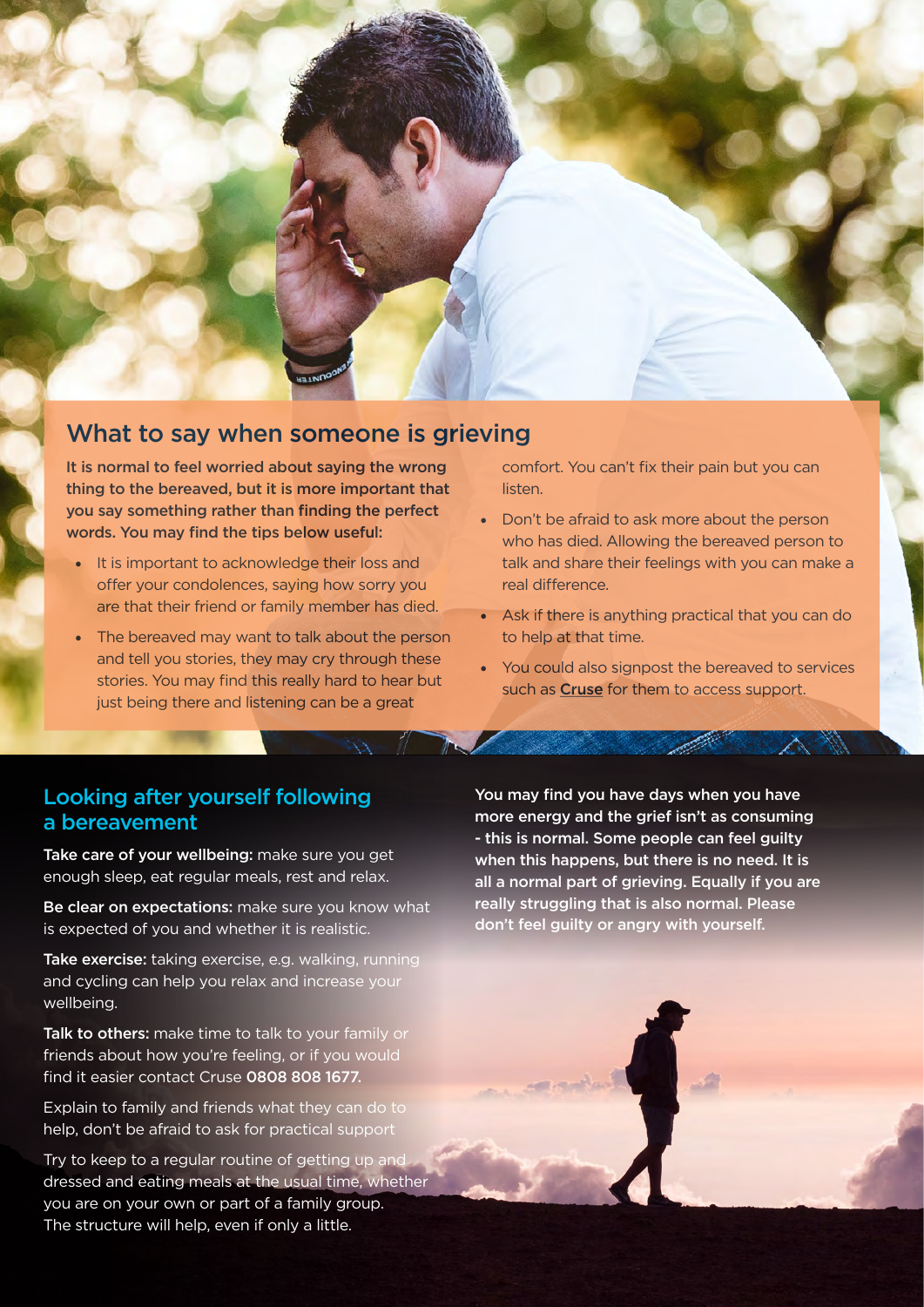# Signs and symptoms of grief

There is not a correct way to feel when you are grieving. Bereavement, grief and loss will cause different symptoms and they affect people in different ways. Some of the most common symptoms include:

- Shock and numbness
- Overwhelming sadness
- Tiredness or exhaustion
- Anger towards the person you've lost or the reason for your loss
- Guilt this could be due to many things, including not being with the person when they died, not saying something to them, or not being able to stop your loved one dying.

These feelings may not be there all the time and powerful feelings may appear unexpectedly.

For more details click [here](https://www.nhs.uk/mental-health/feelings-symptoms-behaviours/feelings-and-symptoms/grief-bereavement-loss/).



# Helping children to cope with death

Children and young people need to be given the opportunity to grieve as any adult would. But it is also important to remember that children and young people grieve in different ways. A child's understanding of death and the nature of their bereavement will be different at different stages of development. Children will experience both physical and emotional reactions to death. Emotional reactions may include shock, denial, anger, depression, guilt. Physical reactions may include disturbed sleep, loss of appetite, challenging behaviour, and developmental delays.

### Useful links:

### [NHS Children and Bereavement](https://www.nhs.uk/mental-health/children-and-young-adults/advice-for-parents/children-and-bereavement/)

[Children Bereavement UK](https://www.childbereavementuk.org) Resourses for children and young people

[Cruse Bereavement Care](https://www.cruse.org.uk/?gclid=EAIaIQobChMIzdC_mIiO9wIVkIBQBh0ilQm9EAAYASAAEgLfK_D_BwE) Helping children to cope with death How to help a child or young child

### Some key points to remember concerning children, young people and grief:

- No bereaved child or young person will respond to the death of someone close in the same way.
- Keep the structure of the bereaved child or young person's day/night as routine as possible.
- Allow the bereaved child or young person to say how they feel and do not be offended if they are angry with you or do not want to talk.
- Give the bereaved child or young person the time to explore their grief and support them as they mourn.
- Do not feel that you have failed if you need to seek professional help for the bereaved child or young person. You are doing the right thing.
- Put in place appropriate boundaries if a grieving child or young person is hurting themselves or others and explain why such boundaries are necessary.
- Do not dismiss a bereaved child or young person's real or perceived illness.
- Talk things through with them in an open and honest way, remembering to listen to the child or young person.